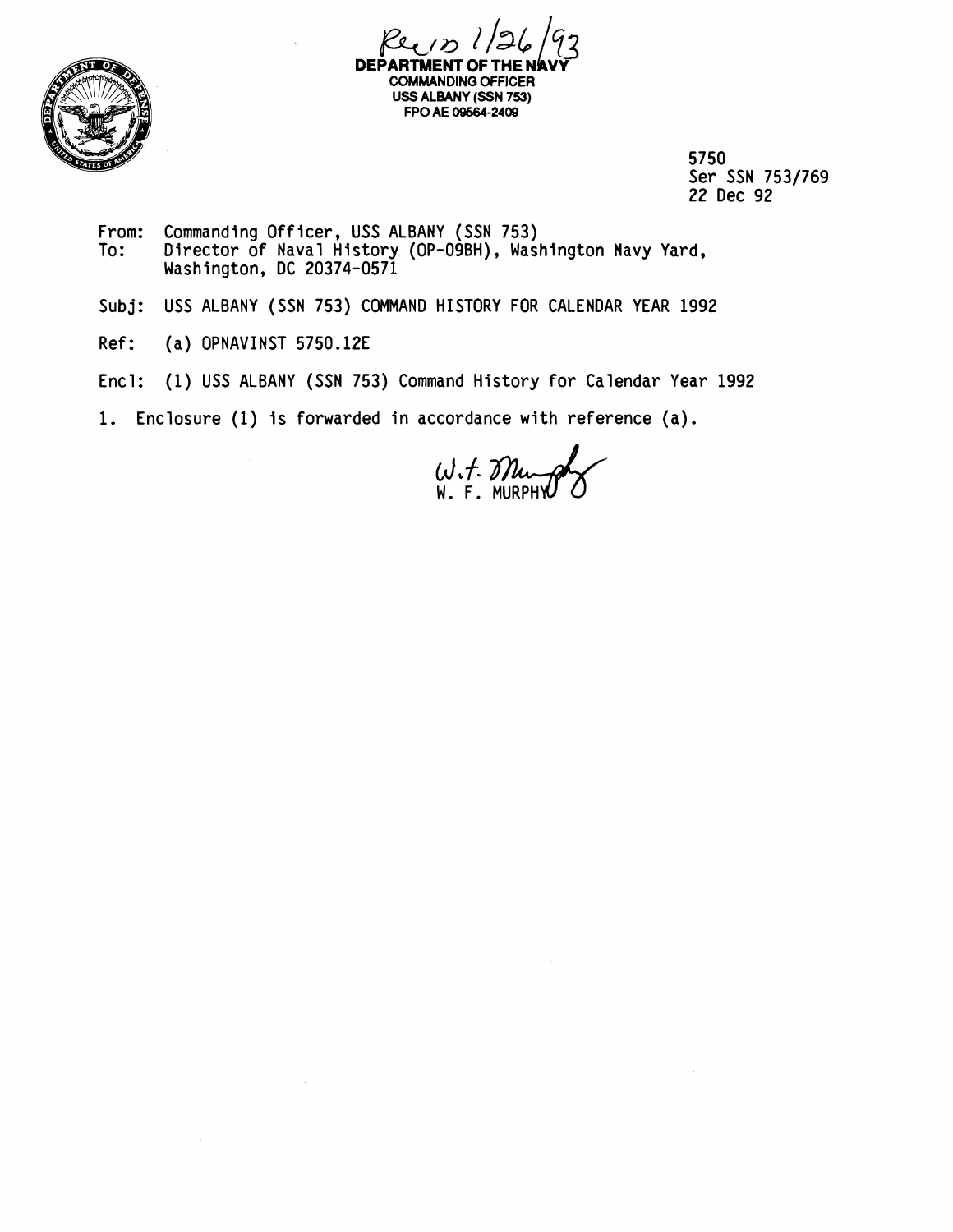**USS ALBANY (SSN 753) Command Historv for Calendar Year 1992** 

## 1. Command Composition and Organization:

## **a. Mission:**

**(1) USS ALBANY (SSN 753), the 43rd ship of the Los Angeles class, represents the "New Flight" 688 class submarine. It is the most advanced undersea vessel of its type in the world. ALBANY employs the use of retractable bow planes to replace the traditional fair water planes. This allows for less drag at high speeds and better sonar characteristics. It's mission is to seek out and destroy enemy ships, and in particular, submarines**  in order to prohibit the employment of such forces in the attack and **destruction of U. S. or allied targets.** 

**(2) USS ALBANY IS approximately 360 feet long and displaces approximately 6900 tons of seawater when submerged. In addition to being faster than her predecessors, USS ALBANY has the capability to vertically launch tomahawk cruise missiles. This added capability is provided by twelve vertical launch tubes in the bow. ALBANY carries a crew of 141 (14 officers and 127 enlisted men), all specialists in their respective fields.** 

- **b. Organizational Structure:** 
	- **(1) Immediate Senior Commands:**

**Secretary of the Navy** - **Honorable Shawn O'Keefe (Acting) Chief of Naval Operations** - **ADM Frank B. Kelso, I1 Commander in Chief, U. S. Atlantic Fleet** - **ADM Henry H. Mauz, Jr. Assistant CNO (Undersea Warfare)** - **VADM Roger F. Bacon Commander Submarine Force, U. S. Atlantic Fleet** - **VADM Henry G. Chiles Jr. Commander, Submarine Group TWO** - **RADM David M. Goebel Commander, Submarine Squadron SIX** - **CAPT Stephen W. Zavadi 1 Commanding Officer, USS ALBANY (SSN 753)** - **CDR Wi 1 liam F. Murphy** 

**(2) Permanent Duty Station: Norfolk, Virginia.** 

## **2. Chronoloay:**

| <u>Dates</u>      | Event                                            |
|-------------------|--------------------------------------------------|
| 01 Jan - 06 Jan   | Inport Norfolk, VA                               |
| 06 Jan - 21 Jan   | Tomahawk Phase I Weapons Certification           |
| 21 Jan - 23 Jan   | Underway, Independent Submarine Operations (ISE) |
| $23$ Jan - 05 Feb | Voyage Repairs, Inport Norfolk, VA               |
| 05 Feb - 24 Feb   | ISE and ASW Exercises                            |
| $25$ Feb - 06 Mar | Weapons Certifications (MK 48/ADCAP/Harpoon/     |
|                   | Tomahawk)                                        |
| 06 Mar - 14 Apr   | Upkeep, Norfolk, VA                              |
| 14 Apr - 06 May   | ISE, Weekly Underway Operations                  |
| 07 May - 08 May   | Operational Reactor Safeguards Exam              |

**Encl (1)**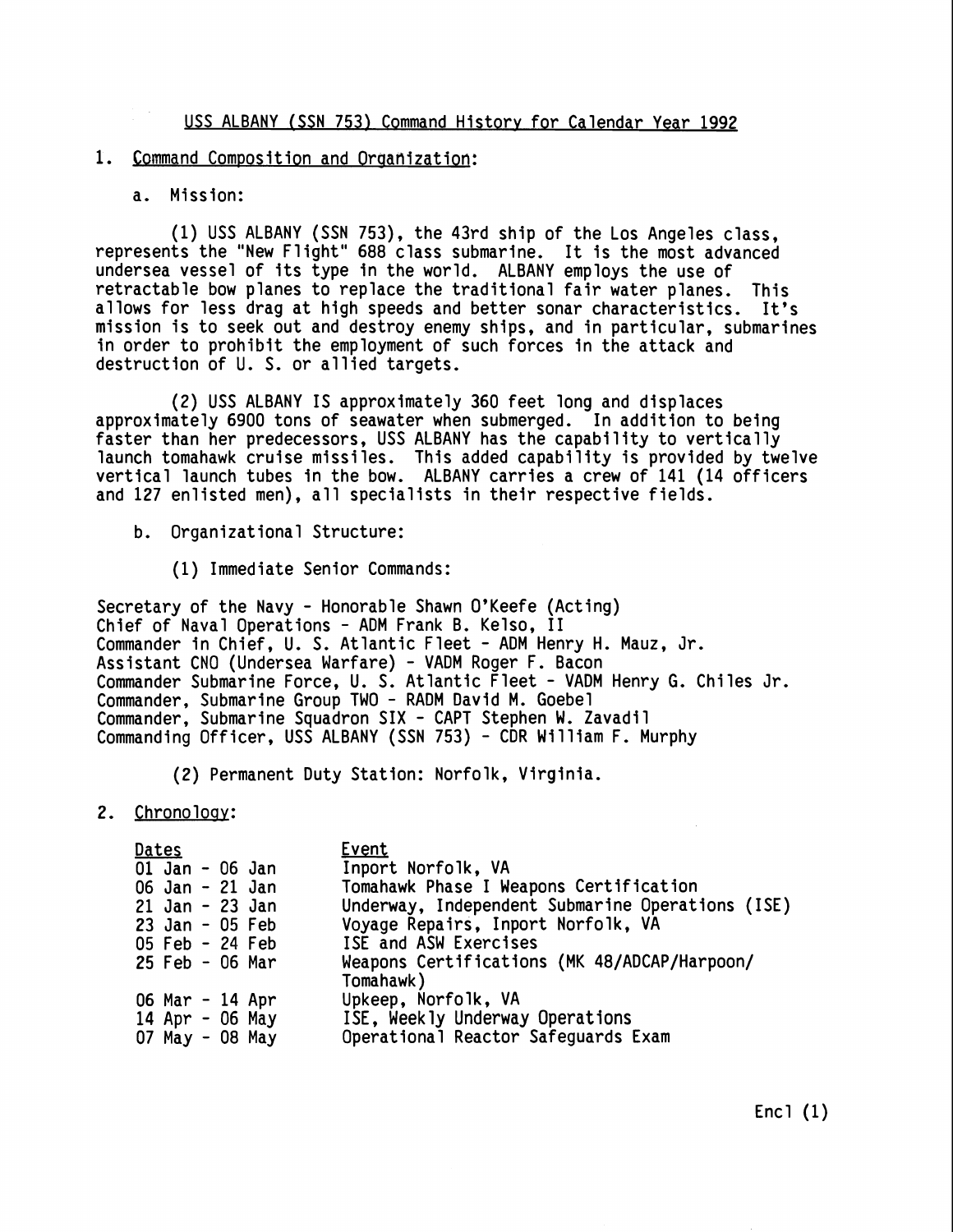| Dates             | Event                                               |
|-------------------|-----------------------------------------------------|
| 08 May - 10 Jun   | Prior to Overseas Movement Upkeep                   |
|                   | Initial VLS Loadout                                 |
| 10 Jun - 12 Jun   | Underway, Enroute to Groton, CT                     |
| 13 Jun - 19 Jun   | Prior to Overseas Movement Refresher Training,      |
|                   | Naval Submarine School, Groton, CT                  |
| 19 Jun - 21 Jun   | Prior to Overseas Movement Workup, Enroute to       |
|                   | Norfolk, VA                                         |
| $22$ Jun - 06 Jul | Voyage Repairs, Norfolk, VA                         |
| $06$ Jul - 09 Jul | Tactical Readiness Evaluation and Prior to Overseas |
|                   | Movement Certification                              |
| $09$ Jul - 21 Jul | Prior to Overseas Movement Loadout                  |
| $21$ Jul          | Departed for First Major Deployment, Enroute        |
|                   | to North Atlantic Ocean                             |
| 22 Jul - 30 Aug   | Deployed - North Atlantic Ocean                     |
| 30 Jul            | Cross Arctic Circle                                 |
| 31 Aug - 03 Sep   | Voyage Repairs, Faslane, Scotland                   |
| 03 Sep - 05 Sep   | Underway, Enroute Mediterranean Sea                 |
| 06 Sep            | Inchopped, Mediterranean Sea                        |
| 06 Sep - 10 Sep   | Deployed Mediterranean Sea                          |
| 11 Sep - 16 Sep   | Liberty Port, Naples, Italy                         |
| 17 Sep - 22 Sep   | Voyage Repairs, Stan Steffaino, Italy               |
| 26 Sep - 08 Oct   | Participated in Display Determination '92 NATO      |
|                   | Exercise                                            |
| 09 Oct - 04 Nov   | ISE, Mediterranean Sea                              |
| 07 Nov - 10 Nov   | Voyage Repairs, Stan Steffaino, Italy               |
| $11$ Nov - 19 Nov | Liberty Port, Naples, Italy                         |
| 13 Nov            | Secretary of the Navy visited during port visit     |
|                   | in Naples, Italy                                    |
| $21$ Nov - 07 Dec | Upkeep, Stan Steffaino, Italy                       |
| 10 Dec - 12 Dec   | Voyage Repairs, Gibraltar, U.K.                     |
| 12 Dec            | Outchopped, Mediterranean Sea                       |
| 12 Dec - 19 Dec   | Deployed, North Atlantic Ocean                      |
| 20 Dec - 24 Dec   | Transit to Norfolk, VA                              |
| 24 Dec            | Returned from First Major Deployment                |
| 24 Dec - 31 Dec   | Inport Standdown, Norfolk, VA                       |
|                   |                                                     |

3. **Narrative: USS ALBANY (SSN** 753) **was very successful in** 1992. **She was certified to carry all weapons she is capable of deploying. ALBANY spent the early part of the year completing certifications and inspections and making Prior to Overseas Movement preparations for her first major deployment. Upon departing for deployment, ALBANY'S first portion consisted of a North Atlantic Deployment. ALBANY was the first improved** 688 **class submarine to surface under the ice, proving ALBANY is capable of operations in all oceans of the world. Next she inchopped to the Mediterranean Sea and participated in the NATO Exercise, Display Determination** '92 **during which the crew performed outstanding. ALBANY'S operations while in the Mediterranean were flawless. Upon completion of her Mediterranean sea operations, she then completed a small North Atlantic Ocean deployment. During this deployment USS ALBANY earned a Navy Arctic Service Ribbon and a Sea Service Deployment Ribbon. She has proven herself capable of any assignment in an ocean, anywhere in the** 

2 **Encl** (1)